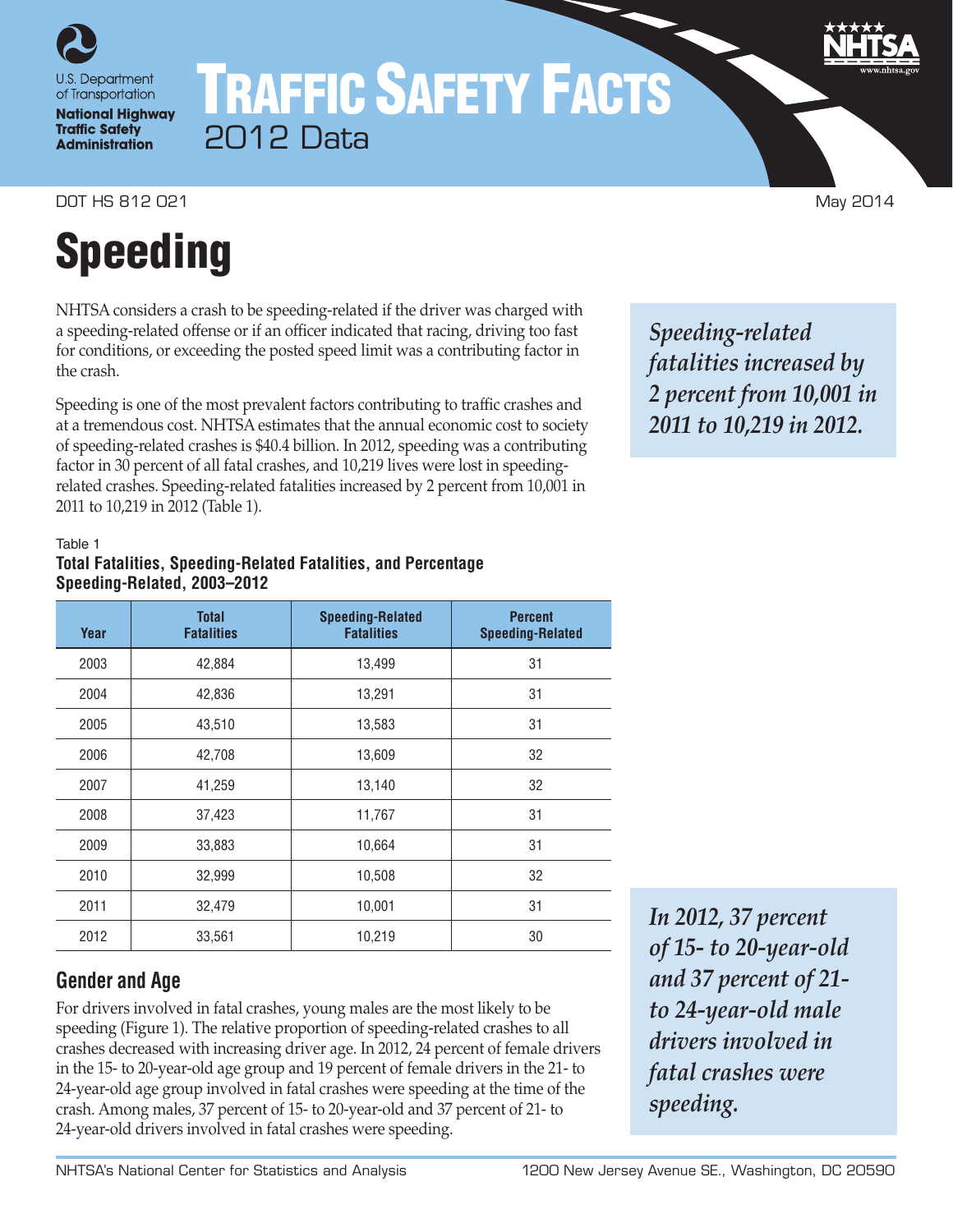Figure 1 **Percentage of Speeding Drivers in Fatal Crashes, by Age and Gender, 2012**



*In 2012, 42 percent of the speeding drivers had BACs of .08 g/dL or higher, compared to 16 percent of nonspeeding drivers.*

## **Alcohol**

Alcohol involvement is prevalent for drivers involved in speeding-related crashes. In 2012, 42 percent of speeding drivers had blood alcohol concentrations (BACs) of .08 grams per deciliter (g/dL) or higher in fatal crashes, compared to only 16 percent of non-speeding drivers involved in fatal crashes (Table 2).

In 2012, 28 percent of the speeding drivers under age 21 who were involved in fatal crashes also had BACs of .08 g/dL or higher. In contrast, only 13 percent of the non-speeding drivers under 21 involved in fatal crashes in 2012 had BACs of .08 g/ dL or higher.

For drivers 21 to 24 years old who were involved in fatal crashes in 2012, 50 percent of speeding drivers had BACs of .08 g/dL or higher, compared with only 24 percent of non-speeding drivers.

|                    |                 | <b>Speeding Involvement</b> |               |                |               |               |               |                     |               |                   |               |               |               |               |               |               |
|--------------------|-----------------|-----------------------------|---------------|----------------|---------------|---------------|---------------|---------------------|---------------|-------------------|---------------|---------------|---------------|---------------|---------------|---------------|
|                    | <b>Speeding</b> |                             |               |                |               |               |               | <b>Not Speeding</b> |               |                   |               |               |               |               |               |               |
| $BAC = .00$<br>Age |                 | $BAC = .01 - .07$           |               | $BAC=.08+$     |               | $BAC=.01+$    |               | $BAC = .00$         |               | $BAC = .01 - .07$ |               | $BAC=.08+$    |               | $BAC=.01+$    |               |               |
| <b>Group</b>       | <b>Number</b>   | $\frac{9}{6}$               | <b>Number</b> | $\frac{9}{6}$  | <b>Number</b> | $\frac{9}{6}$ | <b>Number</b> | $\frac{9}{6}$       | <b>Number</b> | $\frac{9}{6}$     | <b>Number</b> | $\frac{9}{6}$ | <b>Number</b> | $\frac{9}{6}$ | <b>Number</b> | $\frac{9}{6}$ |
| < 21               | 958             | 67                          | 76            | 5              | 394           | 28            | 470           | 33                  | 2.441         | 84                | 89            | 3             | 374           | 13            | 463           | 16            |
| $21 - 24$          | 650             | 42                          | 115           | $\overline{ }$ | 769           | 50            | 884           | 58                  | 2,296         | 72                | 138           | 4             | 770           | 24            | 908           | 28            |
| $25+$              | 3.187           | 51                          | 349           | 6              | 2.750         | 44            | 3.099         | 49                  | 23,857        | 82                | 941           | 3             | 4.421         | 15            | 5.362         | 18            |
| Total              | 4,839           | 52                          | 543           | 6              | 3.938         | 42            | 4.481         | 48                  | 29,083        | 81                | 1.194         | 3             | 5.739         | 16            | 6.934         | 19            |

#### Table 2 **Drivers Involved in Fatal Traffic Crashes, by Age, Speeding Involvement, and BAC, 2012**

Note: Total include drivers of unknown ages.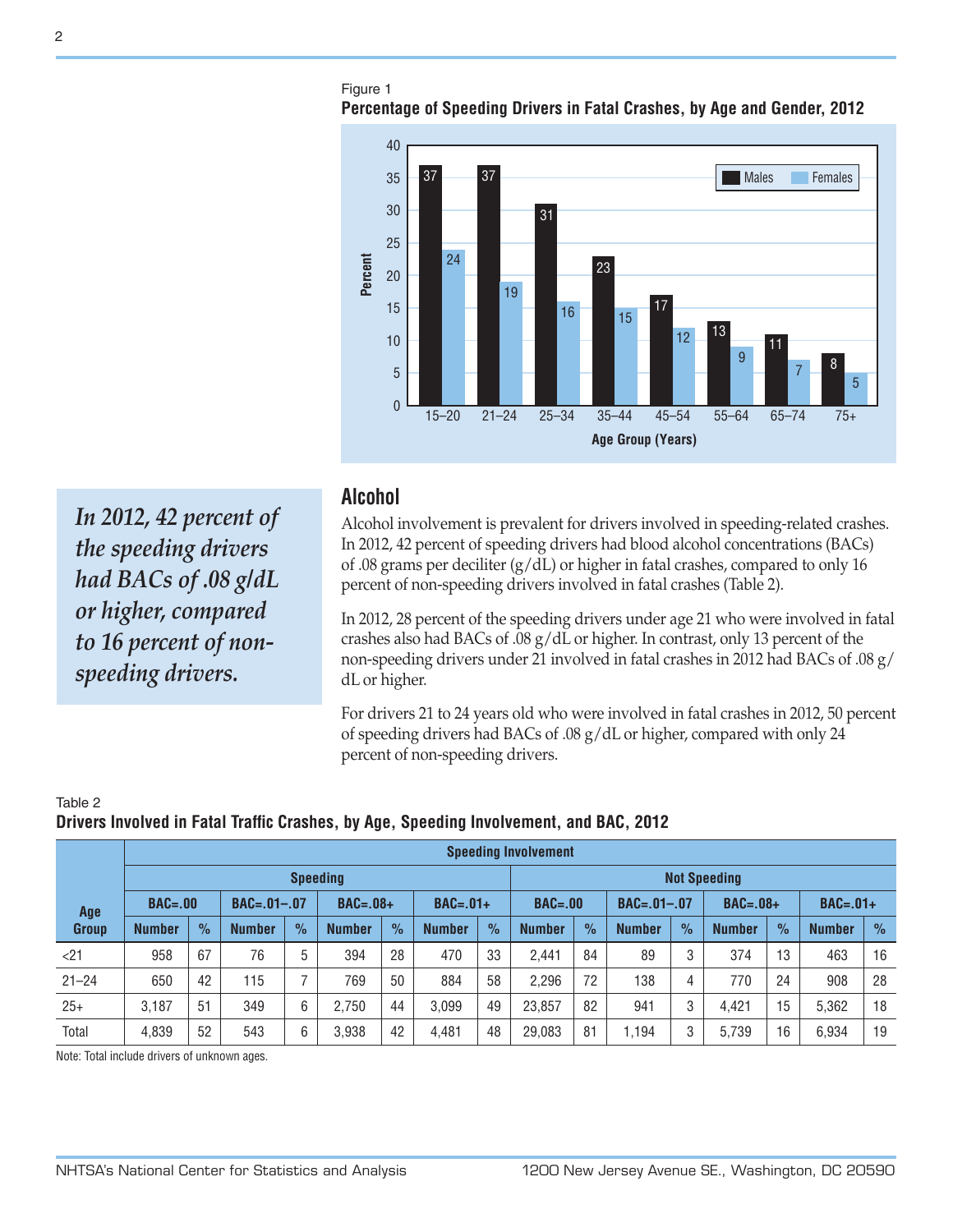In 2012, for both speeding and non-speeding drivers involved in fatal crashes, the percentage of those who were impaired with BACs of .08 g/dL or higher at the time the crash occurred was higher at night than during the day. Between midnight and 3 a.m., 69 percent of speeding drivers involved in fatal crashes were alcohol-impaired (BAC = .08+) as compared to 43 percent of non-speeding drivers (See Figure 2).

#### Figure 2





In 2012, 34 percent of all motorcycle riders involved in fatal crashes were speeding, compared to 22 percent for passenger car drivers, 18 percent for light-truck drivers, and 8 percent for large-truck drivers as shown in Figure 3. Thirteen percent of all motorcycle riders involved in fatal crashes were speeding and had BACs of .08 g/ dL or higher, compared to 10 percent for passenger car drivers, 8 percent for lighttruck drivers, and less than 0.5 percent for large-truck drivers.

#### Figure 3





**Note:** Among large-truck drivers, speeding and alcohol-impairment were less than 0.5 percent.

*In 2012, 34 percent of motorcycle riders involved in fatal crashes were speeding.*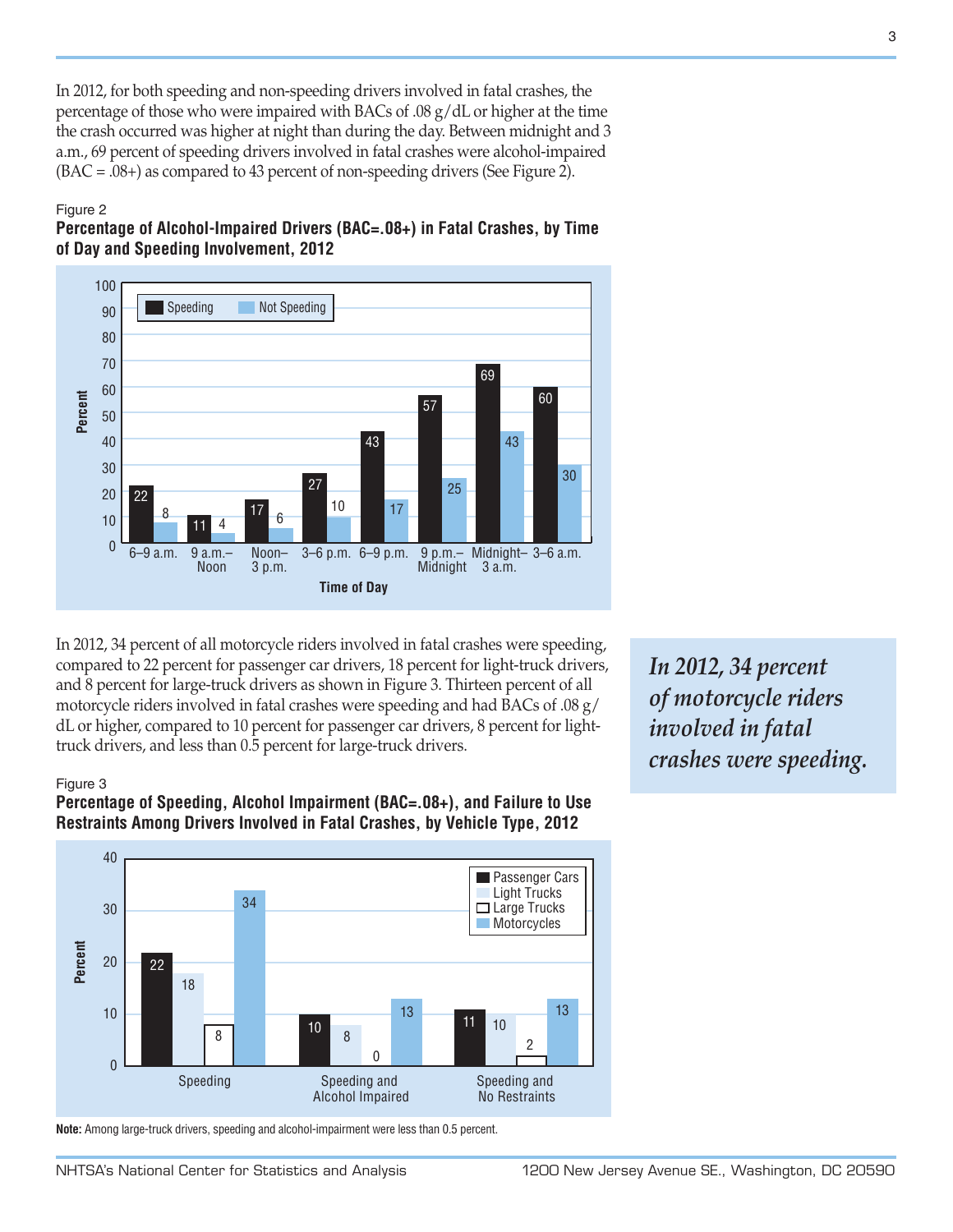*Among passenger vehicle drivers 21 and older in fatal crashes in 2012, those who were not speeding were more likely to be wearing seat belts than those who were speeding at the time of the crash (77% versus 46%).*

In 2012, only 52 percent of speeding passenger vehicle drivers under 21 who were involved in fatal crashes were wearing seat belts at the time of crashes. In contrast, 76 percent of non-speeding drivers in the same age group were restrained. For drivers 21 and older, the percentage of speeding drivers involved in fatal crashes who were using restraints at the time of the crash was 46 percent, but 77 percent of non-speeding drivers in fatal crashes were restrained.

In 2012, 23 percent of speeding drivers involved in fatal crashes had invalid licenses at the time of the crashes, compared with 11 percent of non-speeding drivers.

#### Figure 4





**Note:** Other road surface condition includes sand, water, oil, slush, mud, dirt, gravel, and other

Speeding was a factor for 20 percent of the drivers involved in fatal crashes on dry roads in 2012 and for 23 percent of drivers involved on wet roads. Speeding was a factor for 36 percent of the drivers involved in fatal crashes when there was snow on the road and for 44 percent of drivers involved in fatal crashes that occurred on icy roads (Figure 4).

Speeding was involved in more than one-third (35%) of the fatal crashes that occurred in construction/maintenance zones in 2012.

In 2012, 8,897 (88%) speeding-related fatalities occurred on roads that were non-Interstate highways. Only 12 percent of speeding-related fatalities occurred on Interstate highways (see Figure 5).

*In 2012, only 12 percent of speeding-related fatalities occurred on Interstate highways.*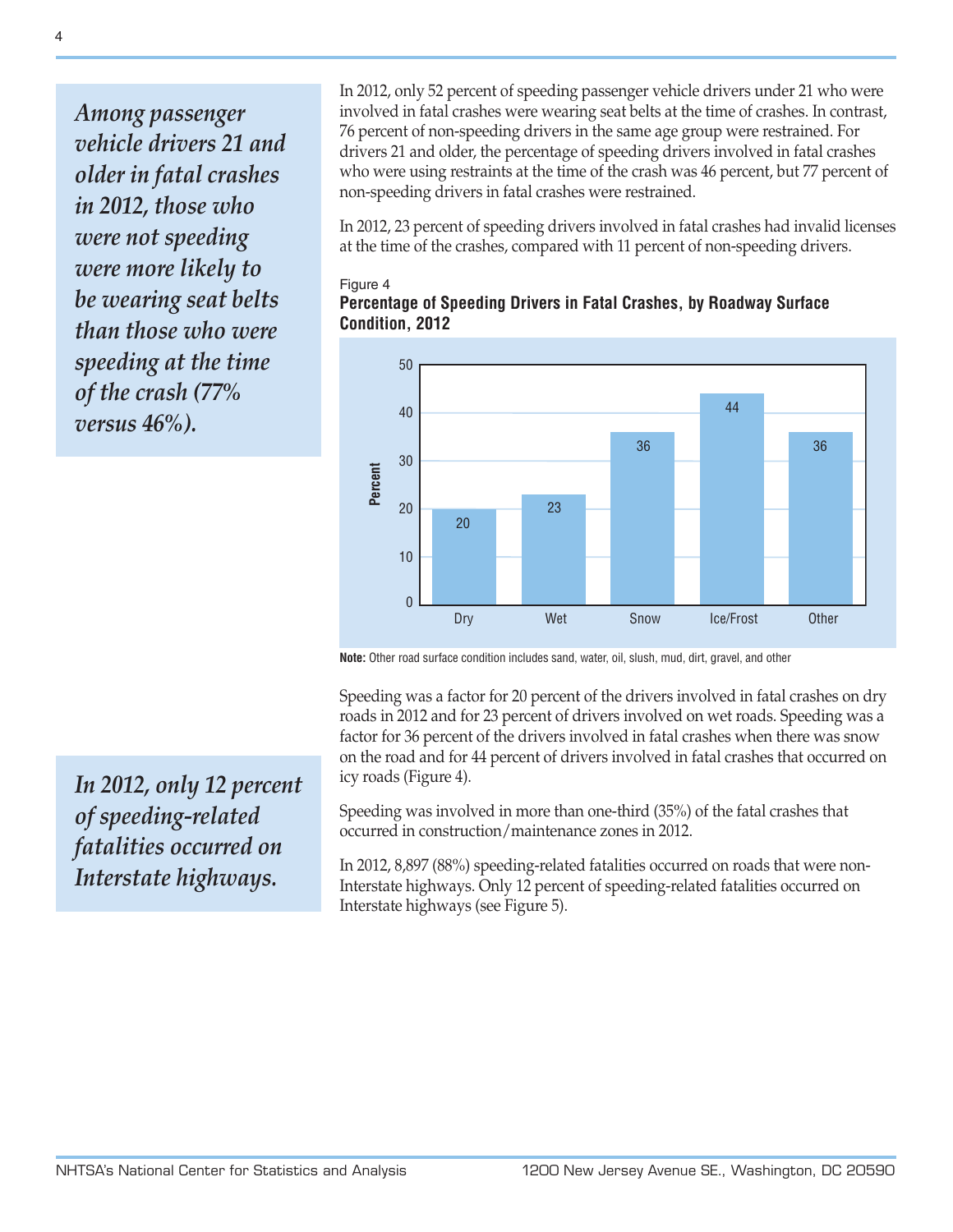### Figure 5 **Speeding-Related Fatalities, by Roadway Function Class, 2012**



# **Speeding-Related Fatalities by State**

Table 3 shows speeding-related traffic fatalities by State and roadway function class in crashes in 2012. Among all States, fatalities in motor vehicle traffic crashes in 2012 ranged from 3,398 (highest) to 15 (lowest) depending on the size and population of the State. Speeding-related traffic fatalities in 2012 were highest in Texas (1,247), followed by California (916), and Pennsylvania (614), and lowest in the District of Columbia (6).

# **For more information**

Information on traffic fatalities is available from the National Center for Statistics and Analysis (NCSA), NVS-424, 1200 New Jersey Avenue SE., Washington, DC 20590. NCSA can be contacted at 800-934-8517 or via the following e-mail address: [ncsaweb@dot.gov](mailto:ncsaweb%40dot.gov?subject=). General information on highway traffic safety can be accessed by Internet users at <www.nhtsa.gov/NCSA>. To report a safety-related problem or to inquire about motor vehicle safety information, contact the Vehicle Safety Hotline at 888-327-4236.

Other fact sheets available from the National Center for Statistics and Analysis are *Alcohol-Impaired Driving, Bicyclists and Other Cyclists, Children, Large Trucks, Motorcycles, Occupant Protection, Older Population, Overview, Passenger Vehicles, Pedestrians, Race and Ethnicity, Rural/Urban Comparisons, School Transportation-Related Crashes, State Alcohol Estimates, State Traffic Data,* and *Young Drivers.* Detailed data on motor vehicle traffic crashes are published annually in *Traffic Safety Facts: A Compilation of Motor Vehicle Crash Data from the Fatality Analysis Reporting System and the General Estimates System.* The fact sheets and annual Traffic Safety Facts report can be accessed online at [www-nrd.nhtsa.dot.gov/CATS/index.aspx](http://www-nrd.nhtsa.dot.gov/CATS/index.aspx).



**National Highway Traffic Safety** 

**Administration**